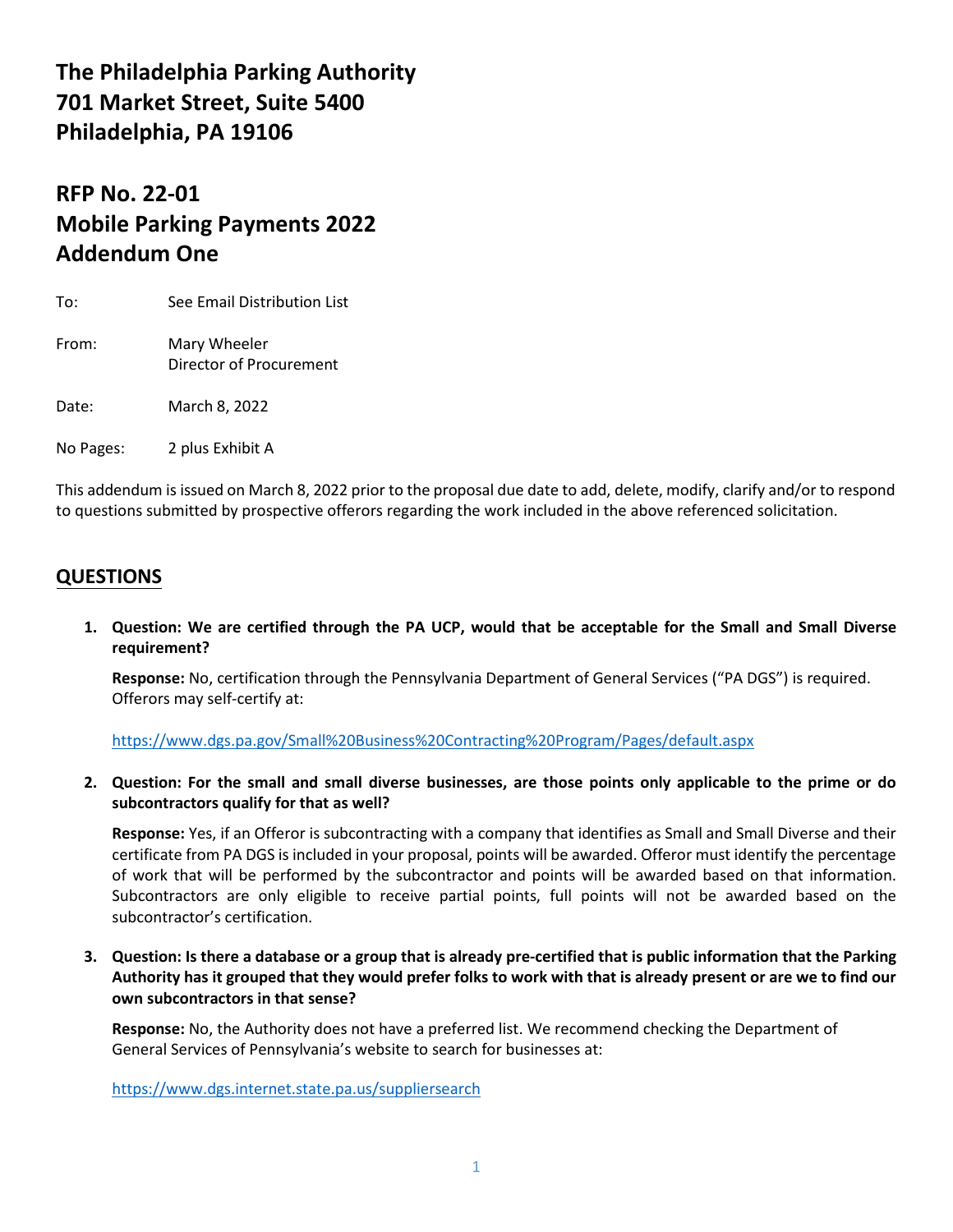**4. Question: Is there a scenario in which more than one application or vendor would be selected for this procurement or is there the possibility that more than one would be selected?**

**Response:** The Authority anticipates selecting one vendor for this application.

#### **5. Question: Do you know when you will be expecting to provide the answers to the questions we submit?**

**Response:** We do not have a set schedule when addenda will be released. Addenda are released as groups of questions are received.

**6. Question: Are you able to provide your current list of zone numbers so that our team can identify if they are available in our system?**

**Response:** List of zone numbers are attached to this addendum as "Exhibit A."

### **END OF ADDENDUM ONE**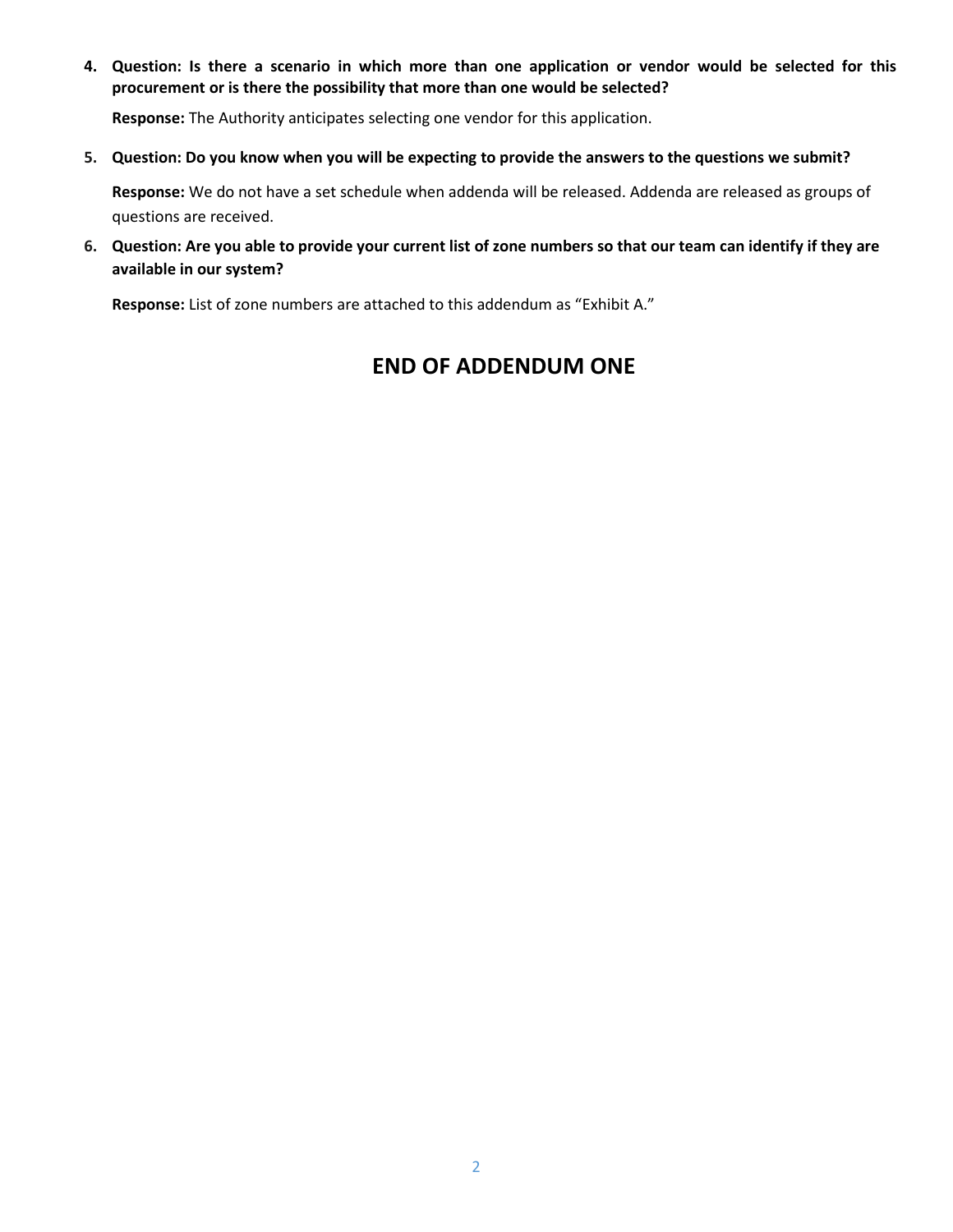| #<br>one                           |
|------------------------------------|
| ι<br>ĺ                             |
| C                                  |
| ,<br>1<br>ξ                        |
| ¢<br>Ŝ<br>1                        |
| ς<br>Ŝ<br>ı<br>,                   |
| C<br>Ŝ<br>ξ<br>ŀ                   |
|                                    |
| C<br>ľ<br>S<br>14                  |
| C<br>ľ<br>١1<br>S<br>(<br>J,       |
| C<br>ŗ<br>91<br>S<br>16<br>(       |
| Ç<br>ľ                             |
| Ŝ<br>91<br>17<br>(                 |
| Ç<br>Ŝ<br>ľ<br>) {<br>ξ<br>91<br>C |
| 91<br>l<br>ľ<br>19<br>ĺ            |
| 9:<br>l<br>I<br>0                  |
| I<br>C<br>Ŝ                        |
| 91<br>1                            |
| ľ<br>C<br>,<br>Ŝ<br>)1             |
| ľ<br>C<br>3<br>91<br>S             |
| ¢<br>ľ<br>Ŝ<br>)<br>1              |
| ι<br>ľ<br>C                        |
| Ŝ<br>1                             |
| ι<br>ľ<br>Ŝ<br>f<br>1<br>١         |
| ι<br>I<br>J                        |
| ¢<br>J<br>S<br>ı<br>Ş<br>ξ         |
| ¢<br>Ç<br>J<br>ı<br>J              |
| S                                  |
| ¢<br>)<br>Į<br>€<br>l              |
| ¢<br>)                             |
| ι<br>J                             |
| ¢<br>,<br>J                        |
|                                    |
| C<br>S<br>)                        |
| ι<br>1                             |
| ς<br>1                             |
| C<br>K                             |
| C                                  |
|                                    |
| C<br>Į<br>ξ                        |
| ¢<br>i<br>)<br>J<br>I              |
| ¢<br>(<br>J<br>)                   |
| ι<br>J                             |
|                                    |
| 9<br>,                             |
| q<br>1<br>1<br>1<br>₹<br>1         |
| 914114                             |
| 914115<br>,                        |
| 914116                             |
|                                    |
| 914117                             |
| 914118                             |
| 914119                             |
| 914120                             |
|                                    |
| 914121                             |
| 914122                             |
| 914123                             |
| 914124                             |
|                                    |
| 91412<br>25                        |
| 914126                             |
| 914127                             |
| 914128                             |
| 914129                             |
| 916401                             |
|                                    |
| 916402                             |

| Zone_#         |  |
|----------------|--|
| 916403         |  |
| 916404         |  |
|                |  |
| 916405         |  |
| 916406         |  |
| 916407         |  |
| 916408         |  |
| 916409         |  |
| 916410         |  |
| 916411         |  |
| 916412         |  |
|                |  |
| 916413         |  |
| 916414         |  |
| 916415         |  |
| 916416         |  |
| 916417         |  |
| 916418         |  |
| 916419         |  |
| 916420         |  |
| 916421         |  |
| 916422         |  |
|                |  |
| 916423         |  |
| _<br>16424     |  |
| 916425         |  |
| 916426         |  |
| 916427         |  |
| 916428         |  |
| 9164<br>29     |  |
| 91643<br>30    |  |
|                |  |
| 9164.<br>31    |  |
| 91643<br>32    |  |
| 916<br>5433    |  |
| 91 <u>6434</u> |  |
| 916435         |  |
| 916436         |  |
| 916437         |  |
| 916438         |  |
| 916439         |  |
|                |  |
| 916440         |  |
| 916441         |  |
| 916442         |  |
| 916443         |  |
| 916444         |  |
| 916445         |  |
| 916446         |  |
| 916447         |  |
| 91644 <u>8</u> |  |
|                |  |
| _<br>916449    |  |
| 916450         |  |
| 916451         |  |
| 91645<br>,     |  |
| 916453         |  |
| 91645<br>54    |  |
| 91645<br>Ş!    |  |
| 916456         |  |
|                |  |

| Zone #                  |  |
|-------------------------|--|
| 916457                  |  |
| 916458                  |  |
| 916459                  |  |
| 916460                  |  |
| 916461                  |  |
| 916<br>5462             |  |
| 91 <sup>c</sup><br>9101 |  |
| 919102                  |  |
| 919103                  |  |
| 919104                  |  |
| 919105                  |  |
| 919106                  |  |
| 919107                  |  |
| 919108                  |  |
| 919109                  |  |
| 919110                  |  |
| 919111                  |  |
| 919112                  |  |
| 919113                  |  |
| 919114                  |  |
| 919115                  |  |
| 919116                  |  |
| 919117                  |  |
| 919118                  |  |
| 919119                  |  |
|                         |  |
| 919120                  |  |
| 919121                  |  |
| 919122                  |  |
| 919123                  |  |
| 9191<br>24              |  |
| 919125                  |  |
| 9191<br>26              |  |
| 919127                  |  |
| 919128                  |  |
| 919129                  |  |
| 919130                  |  |
| 919131                  |  |
| C<br>919132             |  |
| 919133                  |  |
| 919134                  |  |
| 919135                  |  |
| 919136                  |  |
| 919137                  |  |
| 919138                  |  |
| 919139                  |  |
| 919140                  |  |
| 919141                  |  |
| 919142                  |  |
| $\overline{919143}$     |  |
| $\overline{919}$ 144    |  |
| 919145                  |  |
| 919146                  |  |
| 919147                  |  |
| 919148                  |  |

| Zone#            | Zone #           | Zone#            | Zone#            | Zone #           |
|------------------|------------------|------------------|------------------|------------------|
| 913401           | 916403           | 916457           | 919149           | 923401           |
| 913402           | 916404           | 916458           | 919150           | 923402           |
| 913501           | 916405           | 916459           | 919151           | 923403           |
| 913502           | 916406           | 916460           | 919152           | 923404           |
| 913503           | 916407           | 916461           | 919153           | 923601           |
| 913504           | 916408           | 916462           | 919901           | 923602           |
| 913505           | 916409           | 919101           | 920801           | 923603           |
| 913506           | 916410           | 919102           | 920802           | 923604           |
| 913507           | 916411           | 919103           | 920803           | 923605           |
| 913508           | 916412           | 919104           | 920804           | 923606           |
| 913509           | 916413           | 919105           | 920805           | 923607           |
| 913510           | 916414           | 919106           | 920806           | 923608           |
| 913511           | 916415           | 919107           | 920807           | 923609           |
| 913512           | 916416           | 919108           | 920808           | 923610           |
| 913513           | 916417           | 919109           | 920809           | 923611           |
| 913514           | 916418           | 919110           | 920810           | 923612           |
| 913515           | 916419           | 919111           | 920811           | 923613           |
| 913516           | 916420           | 919112           | 920812           | 923801           |
| 913517           | 916421           | 919113           | 920813           | 923802           |
| 913518           | 916422           | 919114           | 920814           | 923803           |
| 913519           | 916423           | 919115           | 920815           | 923804           |
| 913520           | 916424           | 919116           | 920816           | 923805           |
| 914001           | 916425           | 919117           | 920817           | 923806           |
| 914101           | 916426           | 919118           | 920818           | 923807           |
| 914102           | 916427           | 919119           | 920819           | 923808           |
| 914103           | 916428           | 919120           | 920820           | 923809           |
| 914104           | 916429           | 919121           | 921201           | 923810           |
| 914105           | 916430           | 919122           | 921202           | 923811           |
| 914106           | 916431           | 919123           | 921203           | 923812           |
| 914107           | 916432           | 919124           | 921204           | 923813           |
| 914108           | 916433           | 919125           | 921205           | 923814           |
| 914109           | 916434           | 919126           | 921206           | 923815           |
| 914110           | 916435           | 919127           | 921207           | 923816           |
| 914111           | 916436           | 919128           | 921208           | 923817           |
| 914112           | 916437           | 919129           | 921209           | 923818           |
| 914113           | 916438           | 919130           | 921210           | 923819           |
| 914114           | 916439           | 919131           | 921211           | 923901           |
| 914115           | 916440           | 919132           | 921212           | 923902           |
| 914116           | 916441           | 919133           | 921213           | 923903           |
| 914117           | 916442           | 919134           | 921214           | 923904           |
| 914118           | 916443           | 919135           | 921215           | 923905           |
| 914119           | 916444           | 919136           | 921216           | 923906           |
| 914120           | 916445           | 919137           | 921217           | 924001           |
| 914121           | 916446           | 919138           | 921218           | 924002           |
| 914122           | 916447           | 919139           | 921219           | 924003           |
| 914123           | 916448           | 919140           | 921220           | 924004           |
| 914124<br>914125 | 916449           | 919141           | 921221           | 924005           |
|                  | 916450           | 919142<br>919143 | 921222<br>921223 | 924006           |
| 914126<br>914127 | 916451<br>916452 | 919144           | 921224           | 924007<br>924008 |
| 914128           | 916453           | 919145           | 921401           | 924009           |
| 914129           | 916454           | 919146           | 921402           | 924010           |
| 916401           | 916455           | 919147           | 921403           | 924011           |
| 916402           | 916456           | 919148           | 921404           | 924012           |
|                  |                  |                  |                  |                  |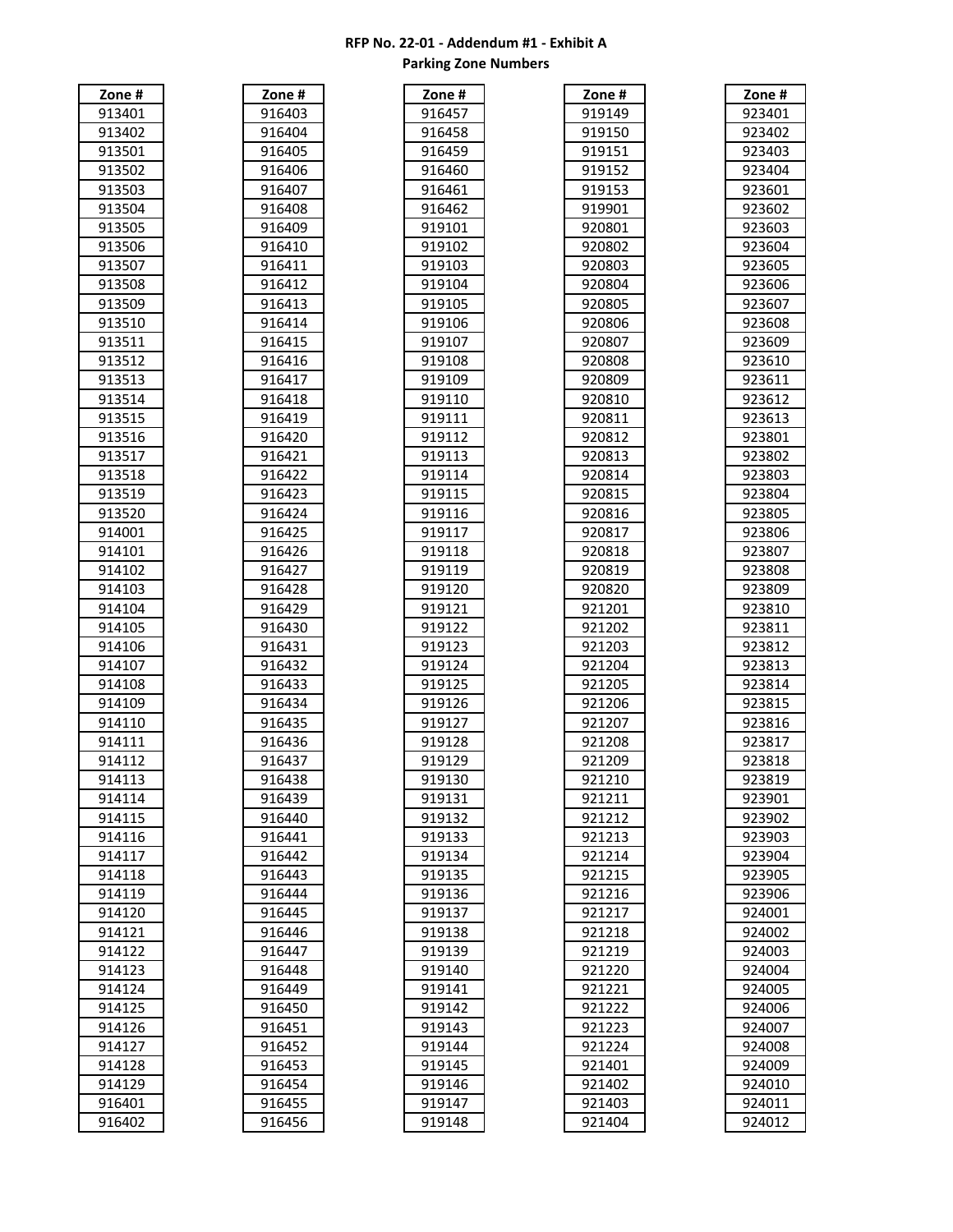| #<br>ne                |
|------------------------|
| ¢                      |
| Ç                      |
|                        |
| ς                      |
| $\mathbf$<br>f         |
| C                      |
|                        |
| Ç<br>Ş<br>ζ            |
| C<br>11                |
| Ç<br>J<br>,            |
| ¢<br>3<br>J            |
|                        |
| ¢<br>)4<br>J           |
| ¢<br>)!<br>J<br>ſ      |
| ¢<br>J<br>ξ            |
| C<br>J<br>11<br>(      |
|                        |
| ¢<br>3<br>)<br>S<br>). |
| ς<br>J<br>S<br>14      |
| ς<br>)!<br>S           |
| ¢<br>ξ<br>ĺ            |
|                        |
| ¢<br>ξ                 |
| ι                      |
| ¢<br>١<br>,            |
| ¢<br>(<br>)            |
|                        |
| ¢<br>1                 |
|                        |
| ¢<br>ξ                 |
| O<br>1                 |
|                        |
| ¢<br>í                 |
| ¢                      |
| ¢                      |
| Ç<br>ζ                 |
| ¢<br>ι                 |
|                        |
| ¢<br>ĺ                 |
| ¢                      |
| ¢<br>,                 |
| Ç<br>ξ                 |
|                        |
| ¢<br>ξ<br>4<br>J       |
| g<br>,<br>I<br>3<br>1  |
| 925302                 |
| 925<br>5303            |
|                        |
| 925<br>304<br>5.       |
| 925305                 |
| 925<br>5306            |
| 925307                 |
|                        |
| 925308                 |
| 925309                 |
| 925310                 |
| 925311                 |
|                        |
| 925312                 |
| 926401                 |
| 926402                 |
| 926403                 |
| 926404                 |
|                        |
|                        |
| 926405                 |
| 926406                 |

| Zone #                                      |  |
|---------------------------------------------|--|
| 926602                                      |  |
| 9.<br>26603                                 |  |
| C<br>926<br>604                             |  |
| 926<br>505<br>56                            |  |
| 9<br>26<br>56<br>506                        |  |
| 926607                                      |  |
| 926608                                      |  |
| 926609                                      |  |
| $\mathbf$<br>926611                         |  |
| 926612                                      |  |
| 926613                                      |  |
| 926614                                      |  |
| 926615                                      |  |
| 926616                                      |  |
| 926617                                      |  |
| 926618                                      |  |
| 926619                                      |  |
| 926620                                      |  |
| 926621                                      |  |
| 926622                                      |  |
| 926623                                      |  |
| 926<br>801ء                                 |  |
| 926<br>802ء                                 |  |
| g;<br>26<br>5803                            |  |
| 926804                                      |  |
| q<br>580!<br>26<br>j                        |  |
| q;<br>76<br>δŚ<br>306                       |  |
| 926<br>S۶<br>307                            |  |
| q.<br>26<br>S٤<br>308                       |  |
| 9<br>21<br>80<br>)9                         |  |
| 9.<br>26<br>810,                            |  |
| $\mathbf$<br>)2(<br>){<br>ζ<br>1<br>1       |  |
| $\ddot{\Omega}$<br>92<br>){<br>12<br>ζ<br>f |  |
| 926<br>۶٤<br>31.<br>ξ                       |  |
| 926814                                      |  |
| 926<br>28∶<br>L!                            |  |
| 926816                                      |  |
| 92681                                       |  |
| 926818                                      |  |
| 926<br>581<br>9                             |  |
| 926<br>820ء                                 |  |
| 926<br>82<br>1                              |  |
| 9268<br>S.                                  |  |
| $\overline{9268}$<br>2<br>3                 |  |
| 9268<br>24                                  |  |
| 926<br>58.<br>ን ፣                           |  |
| 926<br>S٤<br>326<br>j                       |  |
| ٥.<br>26<br>58<br>,                         |  |
| 926<br>28<br>){<br>ζ                        |  |
| $\mathbf$<br>J.<br>26<br>δŚ<br>x<br>J<br>ζ  |  |
| $\mathbf$<br>)<br>26<br>۶٤<br>30<br>ζ       |  |
| 926<br>S٤<br>Ŝ<br>31                        |  |
| 9<br>۶Ś<br>26<br>3.<br>S.<br>2              |  |
| 92683                                       |  |
| 33                                          |  |

| #<br>Zone                                  |  |
|--------------------------------------------|--|
| O<br>)2(<br>S<br>۵4<br>ς.                  |  |
| ι<br>}!<br>€<br>,<br>٤<br>₹<br>f           |  |
| ι<br>۱<br>,<br>Ş<br>ξ<br>36<br>f<br>J<br>Ć |  |
| ι<br>۱<br>,<br>)1<br>70                    |  |
| ¢<br>,<br>,<br>)<br>).<br>ĺ                |  |
| ¢<br>)<br>,<br>ξ<br>(<br>).                |  |
| ¢<br>)<br>,<br>Ώ4                          |  |
| ι<br>,<br>ا (<br>ï<br>Ί                    |  |
|                                            |  |
| ι<br>)<br>JЕ<br>(<br>)                     |  |
| ¢<br>)<br>)<br>(                           |  |
| ¢<br>)<br>,<br>)8<br>ξ<br>C                |  |
| ¢<br>)(<br>)<br>,<br>J<br>'(               |  |
| ¢<br>۱<br>1<br>0                           |  |
| C<br>J<br>,<br>ı<br>1                      |  |
| 9<br>,<br>,                                |  |
| ٩.<br>,<br>8<br>101<br>(                   |  |
| ٩2<br>12<br>,<br>80<br>Ιſ                  |  |
| C<br>32<br>103<br>30<br>5                  |  |
| 92<br>የ004<br>۶                            |  |
| 92<br>)5                                   |  |
| 3C<br>۶<br>)C                              |  |
| 92<br>ş<br>30<br>16<br>) (                 |  |
| 92<br>ξ<br>30<br>)7<br>X                   |  |
| O<br>).<br>2<br>ξ<br>30<br>х<br>18         |  |
| ι<br>300 <sup>.</sup><br>92<br>ξ<br>J      |  |
| ι<br>72<br>å<br>3010                       |  |
| ٩<br>301<br>,<br>٤<br>1                    |  |
| ٩<br>,<br>,<br>ξ<br>301                    |  |
| ٩.<br>2<br>٤<br>301<br>3                   |  |
| ¢<br>)<br>,<br>30<br>ξ<br>)1<br>1          |  |
| C<br>ι<br>,<br>)<br>۶<br>30<br>):<br>١     |  |
| Ç<br>,<br>٤<br>301<br>)<br>l<br>j          |  |
| ι<br>7<br>ï<br>,<br>۶                      |  |
| 30<br>۱                                    |  |
| ι<br>ï<br>,<br>3C<br>ξ                     |  |
| ι<br>ι<br>)<br>30<br>)<br>)<br>1           |  |
| ¢<br>)28<br>3020<br>)                      |  |
| Ó<br>€<br>280<br>$^{21}$<br>).             |  |
| 928022                                     |  |
| 929101                                     |  |
| 929102                                     |  |
| 929103                                     |  |
| 929104                                     |  |
| 929105                                     |  |
|                                            |  |
| 929106                                     |  |
| 929107                                     |  |
| 929108                                     |  |
| 929109                                     |  |
| 929110                                     |  |
| 929401                                     |  |
| 929402                                     |  |
| 929403                                     |  |
| 929404                                     |  |
| 929405                                     |  |
|                                            |  |
| 9,<br>29406<br>J                           |  |
| 929407<br>$\mathbf$                        |  |

| Zone#  | Zone # | Zone#  | Zone#  | Zone#  |
|--------|--------|--------|--------|--------|
| 924013 | 926602 | 926834 | 929408 | 934448 |
| 924014 | 926603 | 926835 | 929409 | 934449 |
| 924015 | 926604 | 926836 | 929410 | 934450 |
| 924016 | 926605 | 927701 | 929411 | 934451 |
| 924017 | 926606 | 927702 | 929412 | 934452 |
| 924018 | 926607 | 927703 | 929413 | 934453 |
| 924201 | 926608 | 927704 | 929414 | 934454 |
| 924202 | 926609 | 927705 | 934401 | 934455 |
| 924203 | 926611 | 927706 | 934402 | 934456 |
| 924204 | 926612 | 927707 | 934403 | 934457 |
| 924205 | 926613 | 927708 | 934404 | 934458 |
| 924301 | 926614 | 927709 | 934405 | 934501 |
| 924301 | 926615 | 927710 | 934406 | 934502 |
| 924303 | 926616 | 927711 | 934407 | 934503 |
| 924304 | 926617 | 927712 | 934408 | 934504 |
| 924305 | 926618 | 928001 | 934409 | 934505 |
| 924306 | 926619 | 928002 | 934410 | 934506 |
| 924307 | 926620 | 928003 | 934411 | 934507 |
| 924308 | 926621 | 928004 | 934412 | 934508 |
| 924309 | 926622 | 928005 | 934413 | 934509 |
| 924310 | 926623 | 928006 | 934414 | 934510 |
| 924311 | 926801 | 928007 | 934415 | 934511 |
| 924312 | 926802 | 928008 | 934416 | 934512 |
| 924313 | 926803 | 928009 | 934417 | 934513 |
| 924314 | 926804 | 928010 | 934418 | 934514 |
| 924315 | 926805 | 928011 | 934419 | 934515 |
| 924316 | 926806 | 928012 | 934420 | 934516 |
| 924317 | 926807 | 928013 | 934421 | 934517 |
| 924318 | 926808 | 928014 | 934422 | 934518 |
| 924319 | 926809 | 928015 | 934423 | 934519 |
| 924320 | 926810 | 928016 | 934424 | 934520 |
| 924321 | 926811 | 928017 | 934425 | 934521 |
| 924322 | 926812 | 928018 | 934426 | 934522 |
| 924323 | 926813 | 928019 | 934427 | 934523 |
| 924324 | 926814 | 928020 | 934428 | 934524 |
| 925301 | 926815 | 928021 | 934429 | 934525 |
| 925302 | 926816 | 928022 | 934430 | 934526 |
| 925303 | 926817 | 929101 | 934431 | 934527 |
| 925304 | 926818 | 929102 | 934432 | 934528 |
| 925305 | 926819 | 929103 | 934433 | 934529 |
| 925306 | 926820 | 929104 | 934434 | 934530 |
| 925307 | 926821 | 929105 | 934435 | 934531 |
| 925308 | 926822 | 929106 | 934436 | 934532 |
| 925309 | 926823 | 929107 | 934437 | 934601 |
| 925310 | 926824 | 929108 | 934438 | 934602 |
| 925311 | 926825 | 929109 | 934439 | 934603 |
| 925312 | 926826 | 929110 | 934440 | 934604 |
| 926401 | 926827 | 929401 | 934441 | 934605 |
| 926402 | 926828 | 929402 | 934442 | 934606 |
| 926403 | 926829 | 929403 | 934443 | 934607 |
| 926404 | 926830 | 929404 | 934444 | 934608 |
| 926405 | 926831 | 929405 | 934445 | 934609 |
| 926406 | 926832 | 929406 | 934446 | 934701 |
| 926601 | 926833 | 929407 | 934447 | 934702 |

| Zone#  |  |
|--------|--|
| 934448 |  |
| 934449 |  |
| 934450 |  |
| 934451 |  |
| 934452 |  |
| 934453 |  |
| 934454 |  |
| 934455 |  |
| 934456 |  |
| 934457 |  |
| 934458 |  |
| 934501 |  |
| 934502 |  |
| 934503 |  |
| 934504 |  |
| 934505 |  |
| 934506 |  |
| 934507 |  |
| 934508 |  |
| 934509 |  |
| 934510 |  |
| 934511 |  |
| 934512 |  |
| 934513 |  |
| 934514 |  |
| 934515 |  |
| 934516 |  |
| 934517 |  |
| 934518 |  |
| 934519 |  |
| 934520 |  |
| 934521 |  |
| 934522 |  |
| 934523 |  |
| 934524 |  |
| 934525 |  |
| 934526 |  |
| 934527 |  |
| 934528 |  |
| 934529 |  |
| 934530 |  |
| 934531 |  |
| 934532 |  |
| 934601 |  |
| 934602 |  |
| 934603 |  |
| 934604 |  |
| 934605 |  |
| 934606 |  |
| 934607 |  |
| 934608 |  |
| 934609 |  |
| 934701 |  |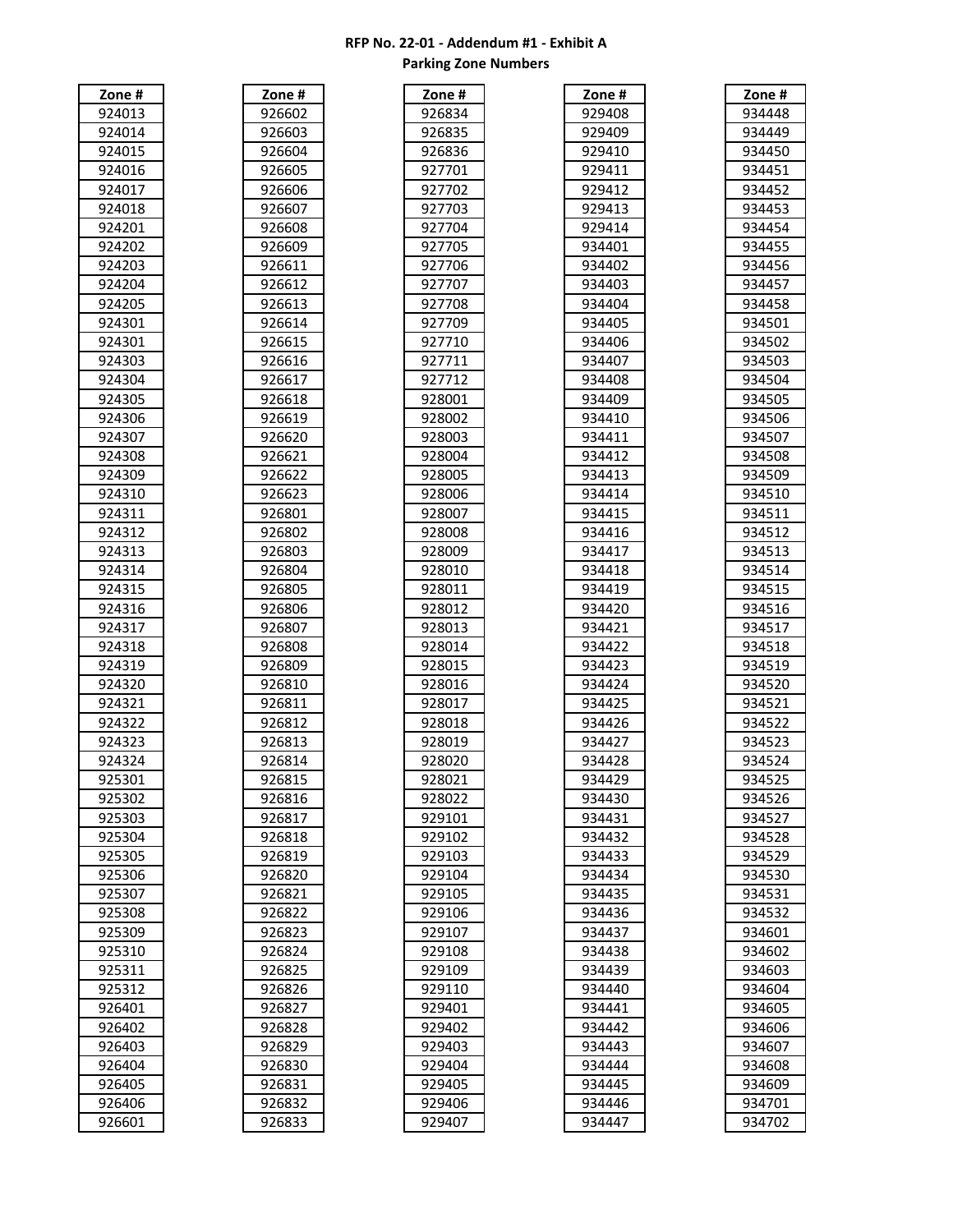| Zone<br>#                          |
|------------------------------------|
| C<br>ξ                             |
| ι<br>(                             |
| ι<br>1<br>S<br>(                   |
| C                                  |
| ξ<br>J                             |
| ς                                  |
| C                                  |
| C<br>١<br>ι<br>,                   |
| C<br>3<br>۱.<br>J.                 |
| ι<br>)<br>14<br>S<br>δ<br>30       |
| ι<br>J<br>S<br>Ş<br>)!<br>30       |
| ι<br>J<br>š.<br>Ş<br>306           |
| ι<br>Ş<br>J<br>Ŝ<br>30<br>1        |
| C<br>J<br>)8<br>ξ<br>Ş<br>st       |
| ι<br>9<br>)<br>ξ                   |
| C<br>)<br>ĺ<br>)                   |
| C<br>)<br>l<br>ξ<br>l              |
| ι<br>,<br>)<br>ξ<br>۶<br>ζ         |
| ς<br>S<br>)<br>S                   |
| ι                                  |
| 1                                  |
| ι<br>Ľ<br>1                        |
| C<br>1<br>t<br>)                   |
| ¢<br>J<br>S                        |
| ι<br>۶<br>ξ<br>)<br>ξ              |
| ι<br>۶<br>$\mathbf$<br>)<br>ζ<br>J |
| ι<br>)<br>0                        |
| ι<br>J                             |
| ι<br>,<br>1                        |
| C<br>1<br>S<br>í                   |
| ¢                                  |
| ς<br>1                             |
| ι                                  |
| ι                                  |
| ι<br>Ç                             |
| ¢<br>I<br>,                        |
|                                    |
| ¢<br>S<br>ſ<br>)<br>(<br>л<br>J    |
| ¢<br>ł<br>O٤<br>эc<br>l            |
| 940905                             |
| 940906                             |
| 940907                             |
| 940908                             |
| 940909                             |
| 940910                             |
| 941201                             |
| 941301                             |
| 941302                             |
| 941303                             |
| 941304                             |
|                                    |
| 941305                             |
| 941306                             |
| 941307                             |
| 941308                             |
| 941309                             |
| 941310                             |
| 941311                             |

| Zone #                      |  |
|-----------------------------|--|
| 943401                      |  |
| 943402                      |  |
| 943403                      |  |
| 943404                      |  |
| 943405                      |  |
| 943406                      |  |
| 943407                      |  |
|                             |  |
| 943408                      |  |
| 943409                      |  |
| 943701                      |  |
| 943702                      |  |
| 943703                      |  |
| 943704                      |  |
| 943705                      |  |
| 943706                      |  |
| 943707                      |  |
| 943708                      |  |
| 943709                      |  |
| 943710                      |  |
| 943<br>711                  |  |
| $\overline{71}$<br>943<br>, |  |
| 943<br>713                  |  |
| 943<br><u>714</u>           |  |
| 943<br>715                  |  |
| 943716                      |  |
|                             |  |
| 943717<br>943718            |  |
|                             |  |
| 943719                      |  |
| 943720                      |  |
| 943801                      |  |
| 943802                      |  |
| 943803                      |  |
| 943804                      |  |
| 943805                      |  |
| 943806                      |  |
| 943807                      |  |
| 943808                      |  |
| 943809                      |  |
| 943810                      |  |
| 943811                      |  |
| 943812                      |  |
| 943813                      |  |
| 943814                      |  |
| 943815                      |  |
| 943816                      |  |
| 943817                      |  |
| 943818                      |  |
| 943819                      |  |
|                             |  |
| 943820                      |  |
| 943821                      |  |
| 943822                      |  |
| 943823                      |  |
| 943824                      |  |
| 943901                      |  |

| Zone #                |  |
|-----------------------|--|
| ι<br>41<br>3902       |  |
| 943<br>3903           |  |
| 943<br>3904           |  |
| 94.<br>3905           |  |
| C<br>41<br>ζĆ<br>906  |  |
| C                     |  |
| 944001<br>ι           |  |
| 944002                |  |
| C<br>944201           |  |
| C<br>)442(<br>).      |  |
| ι<br>)4420:<br>ξ      |  |
| ¢<br>94420<br>)4      |  |
| ι<br>205<br>344.      |  |
| ι<br>944206           |  |
| 9442<br>207           |  |
| 944:<br>208           |  |
| 944209                |  |
| 944210                |  |
| 944211                |  |
|                       |  |
| 944212                |  |
| 944213                |  |
| 944214                |  |
| 944301                |  |
| C<br>302<br>)443      |  |
| 944303                |  |
| 9443<br>304           |  |
| 9443<br>305           |  |
| 9443<br>306<br>Ć      |  |
| 9443<br>307           |  |
| O<br>44:              |  |
| 308<br>ζ<br>C         |  |
| 309<br>44 (<br>J      |  |
| ς<br>944<br>310       |  |
| 944<br>ξ<br>11        |  |
| 944<br>2<br>ξ<br>1    |  |
| C<br>44:<br>31.<br>ξ  |  |
| ¢<br>)45<br>301<br>5. |  |
| Ó<br>14<br>303<br>3   |  |
| 945304                |  |
| 945305                |  |
| 945306                |  |
|                       |  |
| 946601                |  |
| 946602                |  |
| 946603                |  |
| 946604                |  |
| 946605                |  |
| 946606                |  |
| 946607                |  |
| 946608                |  |
| 946609                |  |
| 946610                |  |
|                       |  |
| 946801                |  |
| 947<br>701            |  |
| 947<br>702            |  |
| 947703                |  |
| 947704                |  |

| Zone #           | Zone #           | Zone#            | Zone#            | Zone#            |
|------------------|------------------|------------------|------------------|------------------|
| 934703           | 943401           | 943902           | 947706           | 954610           |
| 934704           | 943402           | 943903           | 947707           | 954611           |
| 934705           | 943403           | 943904           | 947708           | 954612           |
| 934706           | 943404           | 943905           | 947709           | 954613           |
| 934707           | 943405           | 943906           | 947710           | 954614           |
| 934801           | 943406           | 944001           | 947711           | 955001           |
| 934802           | 943407           | 944002           | 947712           | 955002           |
| 934803           | 943408           | 944201           | 947713           | 955003           |
| 934804           | 943409           | 944202           | 947801           | 955004           |
| 934805           | 943701           | 944203           | 947802           | 955005           |
| 934806           | 943702           | 944204           | 947803           | 955006           |
| 934807           | 943703           | 944205           | 947804           | 955007           |
| 934808           | 943704           | 944206           | 947805           | 955008           |
| 934809           | 943705           | 944207           | 947806           | 955009           |
| 934810           | 943706           | 944208           | 947807           | 955010           |
| 934811           | 943707           | 944209           | 947808           | 970101           |
| 934812           | 943708           | 944210           | 947809           | 970102           |
| 934813           | 943709           | 944211           | 947810           | 970103           |
| 934814           | 943710           | 944212           | 947811           | 970104           |
| 934815           | 943711           | 944213           | 947812           | 970105           |
| 934816           | 943712           | 944214           | 947813           | 970106           |
| 934817           | 943713           | 944301           | 947814           | 970107           |
| 934818           | 943714           | 944302           | 947815           | 970108           |
| 934819           | 943715           | 944303           | 947816           | 970109           |
| 934820           | 943716           | 944304           | 947817           | 970110           |
| 934821           | 943717           | 944305           | 947818           | 970111           |
| 934822           | 943718           | 944306           | 947819           | 970112           |
| 934823           | 943719           | 944307           | 947820           | 970113           |
| 934824           | 943720           | 944308           | 947821           | 970114           |
| 934825           | 943801           | 944309           | 948001           | 970115           |
| 934826           | 943802           | 944310           | 948002           | 970116           |
| 940801           | 943803           | 944311           | 948005           | 970117           |
| 940901           | 943804           | 944312           | 948006           | 970118           |
| 940902           | 943805           | 944313           | 948007           | 970119           |
| 940903           | 943806           | 945301           | 948008           | 970120           |
| 940904           | 943807           | 945303           | 948009           | 970121           |
| 940905           | 943808           | 945304           | 949101           | 970122           |
| 940906           | 943809           | 945305           | 949102           | 970123           |
| 940907           | 943810           | 945306           | 949103           | 970124           |
| 940908<br>940909 | 943811<br>943812 | 946601<br>946602 | 949104<br>954401 | 970125<br>970126 |
| 940910           | 943813           | 946603           | 954402           | 970127           |
| 941201           | 943814           | 946604           | 954501           | 970128           |
| 941301           | 943815           | 946605           | 954502           | 970129           |
| 941302           | 943816           | 946606           | 954503           | 970130           |
| 941303           | 943817           | 946607           | 954601           | 970131           |
| 941304           | 943818           | 946608           | 954602           | 970201           |
| 941305           | 943819           | 946609           | 954603           | 970202           |
| 941306           | 943820           | 946610           | 954604           | 970203           |
| 941307           | 943821           | 946801           | 954605           | 970204           |
| 941308           | 943822           | 947701           | 954606           | 970205           |
| 941309           | 943823           | 947702           | 954607           | 970206           |
| 941310           | 943824           | 947703           | 954608           | 970207           |
| 941311           | 943901           | 947704           | 954609           | 970208           |
|                  |                  |                  |                  |                  |

| #<br>۱e<br>Οľ                           |
|-----------------------------------------|
| C<br>י<br>)<br>61(                      |
| C<br>ינ<br>1                            |
| C<br>ינ<br>,                            |
| C<br>ינ<br>ξ                            |
| C<br>ינ<br>1                            |
| C<br>ļľ<br>)1<br>(<br>ĸ                 |
| C<br>١ŗ<br>ľ<br>2<br>(<br>)U.<br>,      |
| C<br>)r<br>ľ<br>)03<br>,<br>C           |
| C<br>ינ<br>ľ<br>004                     |
| C<br>ינ<br>ľ<br>)O!<br>C                |
| ٩ŗ<br>ľ<br>5<br>)O6<br>ι                |
| ٩ľ<br>ľ<br>17<br>K<br>ſ                 |
| ٩ŗ<br>ľ<br>)08                          |
| C<br>)!<br>ľ                            |
| <u>)(</u><br>Х<br>J                     |
| C<br>)!<br>l<br>10                      |
| 9<br>01<br>ſ                            |
| C<br>,<br>J<br>ı                        |
| C<br>J<br>ξ                             |
| C<br>)<br>I<br>4                        |
| ¢<br>J<br>ļ<br>C                        |
| ¢<br>J<br>I<br>K<br>J                   |
| ¢<br>)<br>C                             |
| 9<br>18<br>(                            |
| 9<br>9                                  |
| 9<br>O                                  |
| 9<br>1                                  |
| C<br>J<br>,                             |
| C                                       |
| Ŝ<br>J                                  |
| 9<br>4                                  |
| 9                                       |
| 9<br>1<br>6<br>l                        |
| Ç<br>J<br>(<br>1<br>7                   |
| Ç<br>8<br>J<br>1                        |
| Ç<br>$\mathbf$<br>€<br>J<br>1<br>(<br>J |
| 9<br>20<br>70<br>)                      |
| 970121                                  |
| $\frac{97012}{ }$<br>7                  |
| 9701<br>:ر<br>3                         |
| 9701<br>24                              |
| 9701<br>25                              |
| 9701<br>26                              |
| 9701<br>27                              |
|                                         |
| d.<br>701.<br>28                        |
| 9,<br>29<br>7012                        |
| 970130                                  |
| 970131                                  |
| 970201                                  |
| 970202                                  |
| 970203                                  |
| 970204                                  |
| 970205                                  |
| 970206                                  |
| 970207                                  |
| 970208                                  |
|                                         |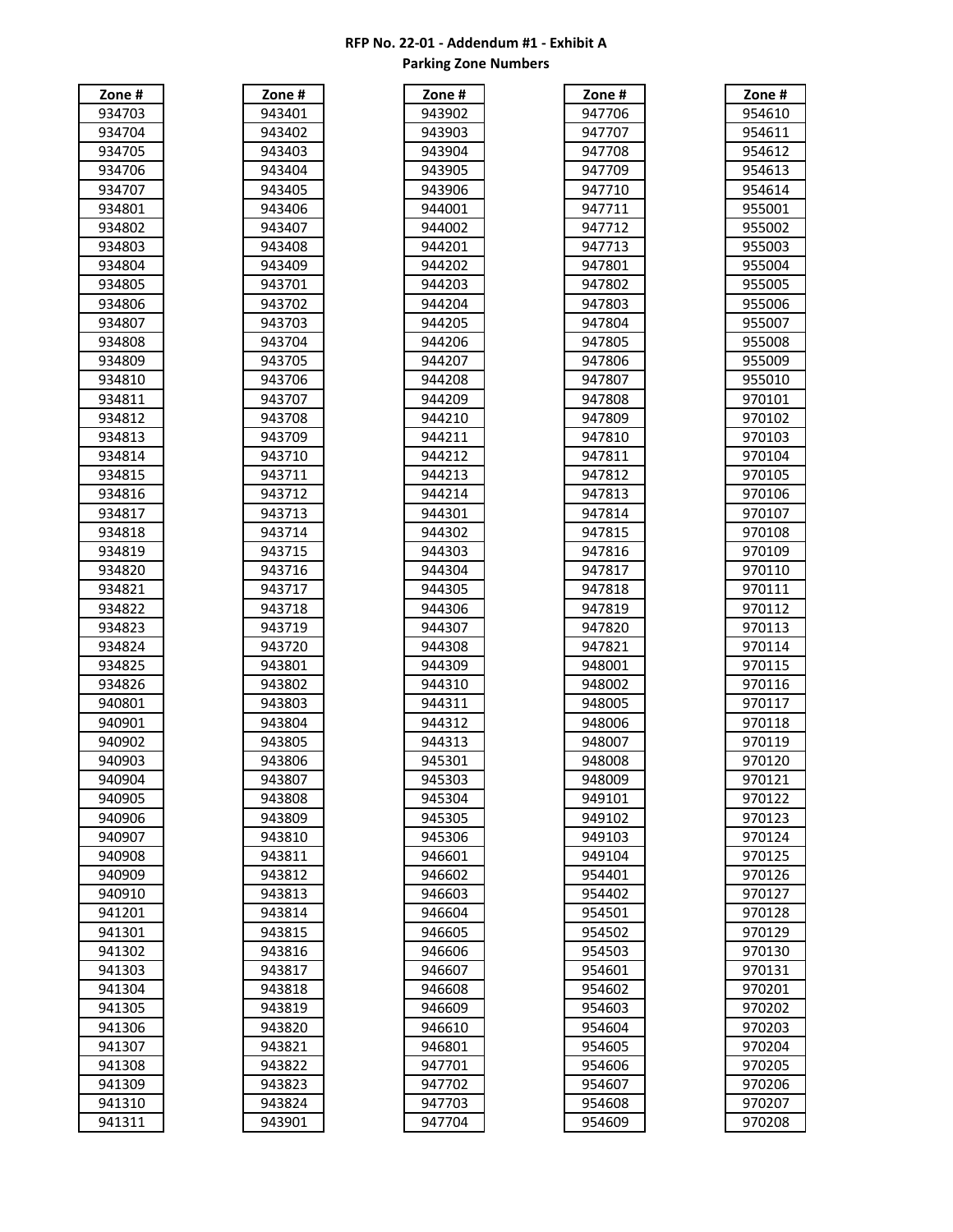| Zone<br>#                                         |
|---------------------------------------------------|
| ¢                                                 |
| ¢<br>30<br>,                                      |
| ¢<br>J                                            |
| $\mathbf$<br>)<br>l                               |
| Ç<br>)<br>S                                       |
| $\mathbf$<br>S                                    |
| $\mathbf$<br>30                                   |
| C<br>18<br>S                                      |
| C<br>)S<br>(<br>30<br>J                           |
| 9<br>10<br>Ί<br>).<br>5                           |
| $\mathbf \epsilon$<br>ヲ<br>Ί<br>S<br>1<br>1<br>). |
| $\mathbf$<br>J<br>70<br>):<br>S<br>2<br>1         |
| $\mathbf$<br>J<br>Ŝ<br>3                          |
| 70.<br>1<br>$\mathbf$<br>ξ<br>J                   |
| 4<br>C<br>)<br>1<br>$\mathbf$<br>l                |
| )<br>ξ<br>C<br>1<br>J<br>$\mathbf \epsilon$       |
| )<br>ξ<br>(<br>Е<br>1<br>1<br>J                   |
| ¢<br>J<br>S<br>7<br>(<br>)                        |
| Ç<br>٤<br>J<br>(<br>Ŝ<br>3<br>J                   |
| $\mathbf$<br>9<br>ξ<br>)<br>ſ                     |
| $\mathbf$<br>Ŝ<br>0<br>)<br>(                     |
| ¢<br>1<br>1<br>S                                  |
| ι<br>(<br>J                                       |
| ¢<br>)<br>S<br>}                                  |
| Ç<br>J<br>S<br>ļ                                  |
| $\mathbf$<br>)<br>ξ                               |
| $\mathbf$<br>ξ<br>)                               |
| $\mathbf$<br>)<br>ξ                               |
| $\mathbf$<br>٤<br>,<br>ξ<br>J                     |
| ¢<br>$\mathbf$<br>S<br>J                          |
| Ç<br>S<br>S<br>J                                  |
| $\mathbf$<br>ļ<br>ξ                               |
| $\mathbf$<br>ļ<br>₹<br>,                          |
| C<br>3<br>S<br>ξ                                  |
| $\mathbf$<br>4<br>I                               |
| $\mathbf$<br>ŗ<br>S<br>S<br>J<br>(<br>J.          |
| ι<br>١<br>≀<br>70                                 |
| 970337                                            |
| 970401                                            |
| 970402                                            |
| 970403                                            |
| 970404                                            |
| 970405<br>5                                       |
| 970406                                            |
| 970408                                            |
| 970409                                            |
| 970410                                            |
| 970411                                            |
|                                                   |
| 970412                                            |
| 970413                                            |
| 970414                                            |
| 970415                                            |
| 970416                                            |
| 970417                                            |
| 970501                                            |

| Zone #                                                  |  |
|---------------------------------------------------------|--|
| 970502                                                  |  |
| Ç<br>970<br>)5(<br>)3                                   |  |
| $\ddot{\cdot}$<br>€<br>70504                            |  |
| $\ddot{\Omega}$<br>€<br>70601                           |  |
| 9<br>,<br>50.<br>706                                    |  |
| 9<br>)3<br>)6(<br>70                                    |  |
| C<br>١<br>)6(<br>)4<br>70                               |  |
| $\mathbf$<br>J                                          |  |
| 0!<br>)6<br>Ί<br>j<br>Ç                                 |  |
| J<br>706<br>506                                         |  |
| $\mathbf$<br>J<br>70607                                 |  |
| 9<br>508<br>70F                                         |  |
| 9<br>70609                                              |  |
| $\mathbf$<br>€<br>'061<br>1                             |  |
| í<br>ì<br>J<br>JЕ<br>Ί<br>ĺ.<br>)<br>1                  |  |
| $\overline{\mathbf{C}}$<br>J<br>)6<br>3<br>′(<br>1<br>) |  |
| $\mathbf$<br>€<br>706<br>4<br>1<br>J                    |  |
| 9<br>I<br>ſ<br>)(<br>5<br>'n.<br>1                      |  |
| 9<br>) (<br>Е<br>C<br>D.<br>J                           |  |
| 9<br>$\overline{1}$<br>)6:<br>C<br>1                    |  |
| 9<br>8<br>)F<br>1<br>ſ<br>í<br>J                        |  |
| 9<br>q<br>)6<br>1<br>ſ                                  |  |
| ٩<br>20<br>706<br>J                                     |  |
| 9<br>1                                                  |  |
| 'Ot                                                     |  |
| 9<br>2<br>2<br>Oθ<br>J                                  |  |
| g <sup>.</sup><br>23<br>Όť<br>J.                        |  |
| 9<br>JЕ<br>24<br>′(<br>J                                |  |
| 9<br>5<br>)6<br>7<br>)                                  |  |
| $\ddot{\mathbf{c}}$<br>J<br>706<br>26<br>J              |  |
| 9<br>7<br>,<br>Ί<br>)(                                  |  |
| 9<br>28<br>)(<br>l                                      |  |
| 9<br>x<br>J<br>)6<br>I<br>j                             |  |
| $\mathbf$<br>)<br>)(<br>30<br>)<br>I                    |  |
| $\mathbf$<br>ϡ<br>16<br>Ŝ<br>1<br>ı                     |  |
| C<br>€<br>706<br>Ŝ<br>,                                 |  |
| 9<br>706<br>ξ<br>ξ<br>Î                                 |  |
| I<br>J<br>ь.<br>52                                      |  |
| $\overline{9}$<br>70635                                 |  |
| $\mathbf$                                               |  |
| J,<br>706:<br>36<br>$\overline{\mathbf{C}}$             |  |
| 37<br>)6:<br>37<br>′(                                   |  |
| $\ddot{\mathbf{c}}$<br>9706:<br>38<br>ξ                 |  |
| 9<br>706<br>39<br>j.                                    |  |
| 9<br>40<br>706                                          |  |
| 97<br>70641                                             |  |
| 9.<br>70701                                             |  |
| 9<br>0702                                               |  |
| 970703                                                  |  |
| 970704                                                  |  |
| 970705                                                  |  |
| 970706                                                  |  |
| 97<br>10<br>)01                                         |  |
| 97<br>1002                                              |  |
| 971003<br>3                                             |  |
| 97<br>1004                                              |  |
| 971005                                                  |  |

| Zone #         |  |
|----------------|--|
| 971006         |  |
|                |  |
| 971007         |  |
| 971008         |  |
| 971009         |  |
| 971010         |  |
| 971012         |  |
|                |  |
| 971013         |  |
| 971014         |  |
| 971015         |  |
| 971016         |  |
| 971017         |  |
| 971101         |  |
|                |  |
| 971102         |  |
| 971501         |  |
| 971502         |  |
| 971601         |  |
| 971602         |  |
|                |  |
| 971603         |  |
| 971604         |  |
| 971605         |  |
| 971606         |  |
| 971607         |  |
| 971608         |  |
|                |  |
| 971609         |  |
| 971610         |  |
| 971611         |  |
| 971612         |  |
| 971613         |  |
|                |  |
| 971614         |  |
| 971615         |  |
| 971616         |  |
| 971617         |  |
| 618<br>971     |  |
| 971619         |  |
| 971620         |  |
|                |  |
| 971621         |  |
| 971622         |  |
| 971623         |  |
| 971624         |  |
| 971625         |  |
| 971626         |  |
| 971701         |  |
|                |  |
| 971702         |  |
| 971<br>703     |  |
| 971<br>704     |  |
| 971705         |  |
| 971<br>706     |  |
|                |  |
| 971707         |  |
| 971708         |  |
| 971709         |  |
| 971710         |  |
| 971711         |  |
| 971712         |  |
| 971<br>71<br>3 |  |
|                |  |

| Zone#            | Zone#            | Zone#            | Zone#            | Zone#            |
|------------------|------------------|------------------|------------------|------------------|
| 970301           | 970502           | 971006           | 971714           | 972104           |
| 970302           | 970503           | 971007           | 971715           | 972105           |
| 970303           | 970504           | 971008           | 971716           | 972106           |
| 970304           | 970601           | 971009           | 971717           | 972107           |
| 970305           | 970602           | 971010           | 971718           | 972108           |
| 970306           | 970603           | 971012           | 971719           | 972109           |
| 970307           | 970604           | 971013           | 971720           | 972110           |
| 970308           | 970605           | 971014           | 971721           | 972201           |
| 970309           | 970606           | 971015           | 971722           | 972202           |
| 970310           | 970607           | 971016           | 971723           | 972203           |
| 970311           | 970608           | 971017           | 971724           | 972204           |
| 970312           | 970609           | 971101           | 971725           | 972301           |
| 970313           | 970611           | 971102           | 971726           | 972302           |
| 970314           | 970612           | 971501           | 971727           | 972303           |
| 970315           | 970613           | 971502           | 971728           | 972304           |
| 970316           | 970614           | 971601           | 971729           | 972305           |
| 970317           | 970615           | 971602           | 971730           | 972306           |
| 970318           | 970616           | 971603           | 971731           | 972307           |
| 970319           | 970617           | 971604           | 971732           | 972308           |
| 970320           | 970618           | 971605           | 971733           | 972309           |
| 970321           | 970619           | 971606           | 971734           | 972310           |
| 970322           | 970620           | 971607           | 971735           | 972311           |
| 970323           | 970621           | 971608           | 971736           | 972312           |
| 970324           | 970622           | 971609           | 971737           | 972313           |
| 970325           | 970623           | 971610           | 971738           | 972314           |
| 970326           | 970624           | 971611           | 971739           | 972315           |
| 970327           | 970625           | 971612           | 971740           | 972316           |
| 970328           | 970626           | 971613           | 971801           | 972317           |
| 970329           | 970627           | 971614           | 971802           | 972318           |
| 970330           | 970628           | 971615           | 971803           | 972319           |
| 970331           | 970629           | 971616           | 971804           | 972320           |
| 970332           | 970630           | 971617           | 971805           | 972321           |
| 970333           | 970631           | 971618           | 971806           | 972322           |
| 970334           | 970632           | 971619           | 971807           | 972323           |
| 970335           | 970633           | 971620           | 971808           | 972324           |
| 970336           | 970634           | 971621           | 971809           | 972325           |
| 970337           | 970635           | 971622           | 971810           | 972326           |
| 970401           | 970636           | 971623           | 971811           | 972327           |
| 970402           | 970637           | 971624           | 971812           | 972328           |
| 970403           | 970638           | 971625           | 971813           | 972329           |
| 970404           | 970639           | 971626           | 971814           | 972330           |
| 970405           | 970640           | 971701           | 971815           | 972331           |
| 970406           | 970641           | 971702           | 971816           | 972332           |
| 970408           | 970701           | 971703           | 971817           | 972333           |
| 970409           | 970702           | 971704           | 971818           | 972334           |
| 970410<br>970411 | 970703<br>970704 | 971705<br>971706 | 971901<br>971902 | 972335           |
|                  |                  | 971707           |                  | 972336           |
| 970412<br>970413 | 970705<br>970706 | 971708           | 971903<br>971904 | 972337<br>972338 |
| 970414           | 971001           | 971709           | 971905           | 972501           |
| 970415           | 971002           | 971710           | 971906           | 972502           |
| 970416           | 971003           | 971711           | 972101           | 972503           |
| 970417           | 971004           | 971712           | 972102           | 972504           |
| 970501           | 971005           | 971713           | 972103           | 972505           |
|                  |                  |                  |                  |                  |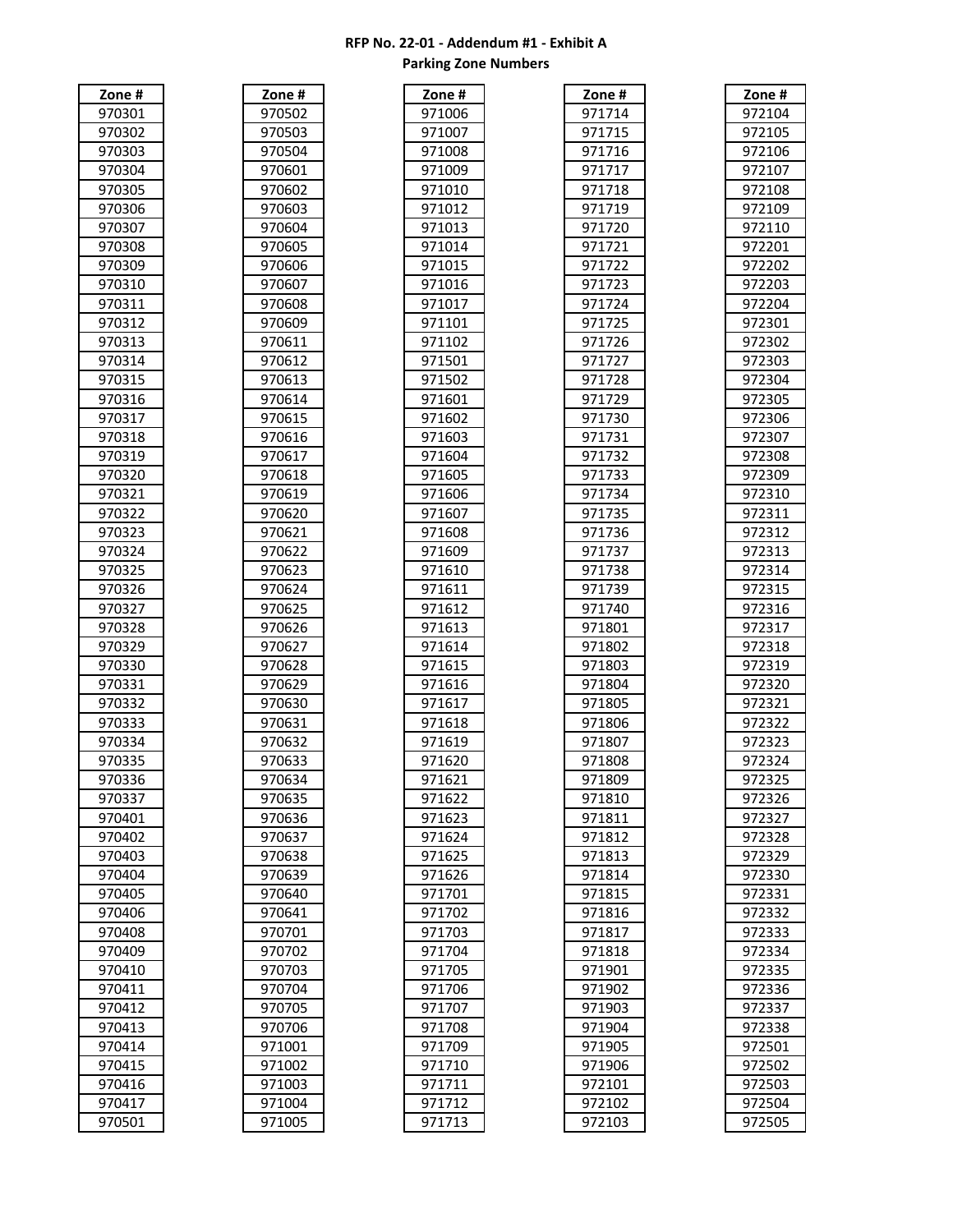| #<br>١                 |
|------------------------|
| ¢<br>)E<br>J           |
| $\mathbf$<br>1         |
|                        |
| ¢<br>ĮŞ<br>ζ           |
| $\mathbf$<br>$\mathbf$ |
| $\mathbf$              |
| I                      |
|                        |
| ¢<br>,                 |
| ¢<br>S<br>l            |
| ¢<br>l<br>4<br>l       |
|                        |
| ¢<br>ı<br>I            |
| ¢<br>l<br>ł            |
| ¢                      |
| ¢<br>ξ                 |
| Ş<br>J                 |
| ¢<br>ı<br>ι<br>J<br>)  |
| ¢<br>ı<br>)<br>ſ<br>)  |
| ¢<br>ı<br>1<br>J       |
|                        |
|                        |
| ξ                      |
| ¢                      |
| ¢<br>ı                 |
|                        |
| ¢<br>ı<br>,<br>ί<br>)  |
| ¢                      |
| ¢<br>۶<br>ξ<br>J       |
| ¢                      |
| €                      |
| O<br>J<br>ĺ<br>)       |
| ¢<br>1                 |
| ¢<br>1<br>Į<br>,       |
|                        |
| ¢<br>ξ                 |
| Ç                      |
| Ç                      |
| ¢                      |
| ί                      |
| ¢                      |
| ¢<br>,                 |
| ¢<br>₹                 |
|                        |
| ¢<br>)4<br>)           |
| ļ<br>,                 |
| 972606                 |
|                        |
| 972607                 |
| 97<br>2608             |
| 2609<br>97:            |
| 97<br>2610             |
|                        |
| 97<br>2611             |
| 97<br>2612             |
| 9.<br>2613             |
| 97<br>2614             |
|                        |
| 97:<br>2615<br>;       |
| 97:<br>2616            |
| 97<br>2617             |
|                        |
| 97<br>2618             |
| .<br>97<br>2619        |
| 97<br>620<br>,         |
| 972621                 |
|                        |
|                        |
| 972622<br>972701       |

| Zone #                 |  |
|------------------------|--|
| 972702                 |  |
| 972703                 |  |
| 972<br>704             |  |
|                        |  |
| 972<br>705             |  |
| 97:<br>2706            |  |
| 2707<br>97             |  |
| 97.<br>2708            |  |
| 972801                 |  |
| 97.<br>2803            |  |
| 972804                 |  |
| 972805                 |  |
|                        |  |
| 972806                 |  |
| 972807                 |  |
| 972808                 |  |
| 972901                 |  |
| 972902                 |  |
| 972903                 |  |
| 972903                 |  |
| 972904                 |  |
|                        |  |
| 972904                 |  |
| 972907                 |  |
| 972908                 |  |
| 972909                 |  |
| $\overline{7}$<br>2910 |  |
| 972911                 |  |
| $\frac{1}{2911}$       |  |
| $\frac{1}{272911}$     |  |
|                        |  |
| 2912<br>97:            |  |
| J.<br>7<br>2912        |  |
| 97<br>2914             |  |
| 97.<br>3101            |  |
| 97.<br>3102            |  |
| 97.<br>3103            |  |
| 973<br>3104            |  |
|                        |  |
| 973105                 |  |
| <u>97</u><br>3106      |  |
| 973107                 |  |
| 973108                 |  |
| 97:<br>3201            |  |
| 973202                 |  |
| 973203                 |  |
| 973204                 |  |
| 975101                 |  |
|                        |  |
| 975102                 |  |
| 975103                 |  |
| 975104                 |  |
| _<br>975105            |  |
| 975106                 |  |
| $\frac{1}{975107}$     |  |
| 975108                 |  |
| 975109                 |  |
|                        |  |
| 975110                 |  |
| 975111                 |  |
| 5112<br>975            |  |

| Zone #                                                 |  |
|--------------------------------------------------------|--|
| 97!<br>401                                             |  |
| 97!<br>402                                             |  |
| $\mathbf$<br>97<br>ı<br>403                            |  |
| Ç<br>J.<br>ı<br>104                                    |  |
| $\mathbf$<br>10!<br>97<br>I                            |  |
| 97<br>106                                              |  |
| 97<br>407                                              |  |
| 97<br>408                                              |  |
| $\overline{\mathbf{c}}$<br>97,<br>409،                 |  |
| 97!<br>10                                              |  |
| $\mathbf{C}$<br>97.<br>11                              |  |
| $\mathbf$<br>Ί<br>97<br>2<br>1                         |  |
| 97<br>I<br>3<br>l.                                     |  |
| 97<br>4                                                |  |
| 97<br>5<br>41،                                         |  |
| 97<br>41،<br>.6                                        |  |
| 97<br>I<br>1                                           |  |
| 97<br>1<br>8<br>4                                      |  |
| 97<br>41،<br>9                                         |  |
| 97<br>:4<br>Γ<br>20                                    |  |
| -<br>97<br>$\frac{1}{4}$<br>ľ<br>21                    |  |
| 97.<br>422ء                                            |  |
| 97!<br>:42<br>3                                        |  |
| 97.<br>424ء                                            |  |
| 97<br>901ء                                             |  |
| ,                                                      |  |
| 97<br>:90                                              |  |
| 97!<br>903<br>I                                        |  |
| $\mathbf$<br>J.<br>$\mathbf$<br>7<br>904<br>$\mathbf$  |  |
| 71<br>)05<br>J.<br>$\mathbf$<br>$\mathbf$              |  |
| יל<br>906                                              |  |
| 97<br>907                                              |  |
| 9.<br>71<br>908                                        |  |
| Ç<br>'l<br>J.<br>$\mathbf$<br>909                      |  |
| $\overline{\mathbf{C}}$<br>ľ<br>),<br>$\mathbf$<br>)10 |  |
| .<br>97!<br>ί<br>911<br>J                              |  |
| $\mathsf{g}$<br>71<br>591<br>,<br>í.                   |  |
| 975913                                                 |  |
| 975<br>5914                                            |  |
| 975<br>5915                                            |  |
| 975<br>5916                                            |  |
| 97<br>5917                                             |  |
| 975<br>5918                                            |  |
| 975919                                                 |  |
| 975920                                                 |  |
| 975921                                                 |  |
| 975922                                                 |  |
| 975923                                                 |  |
| —<br>976201                                            |  |
| 976<br>5202                                            |  |
| 976<br>5301                                            |  |
| 976302                                                 |  |
| 976<br>303                                             |  |
| 976304                                                 |  |
| 976<br>5305                                            |  |

| Zone#  | Zone#  | Zone#  | Zone#  | Zone # |
|--------|--------|--------|--------|--------|
| 972506 | 972702 | 975401 | 976306 | 977406 |
| 972507 | 972703 | 975402 | 976501 | 977407 |
| 972508 | 972704 | 975403 | 976502 | 977408 |
| 972509 | 972705 | 975404 | 976503 | 977409 |
| 972510 | 972706 | 975405 | 976504 | 977410 |
| 972511 | 972707 | 975406 | 976505 | 977411 |
| 972512 | 972708 | 975407 | 976506 | 977412 |
| 972513 | 972801 | 975408 | 976507 | 977413 |
| 972514 | 972803 | 975409 | 976901 | 977414 |
| 972515 | 972804 | 975410 | 976902 | 977415 |
| 972516 | 972805 | 975411 | 976903 | 977416 |
| 972517 | 972806 | 975412 | 976904 | 977417 |
| 972518 | 972807 | 975413 | 976905 | 977501 |
| 972519 | 972808 | 975414 | 976906 | 977502 |
| 972520 | 972901 | 975415 | 976907 | 977901 |
| 972521 | 972902 | 975416 | 976908 | 977902 |
| 972522 | 972903 | 975417 | 976909 | 977903 |
| 972523 | 972903 | 975418 | 977101 | 977904 |
| 972524 | 972904 | 975419 | 977102 | 977905 |
| 972525 | 972904 | 975420 | 977103 | 977906 |
| 972526 | 972907 | 975421 | 977104 | 977907 |
| 972527 | 972908 | 975422 | 977105 | 977908 |
| 972528 | 972909 | 975423 | 977106 | 978401 |
| 972529 | 972910 | 975424 | 977107 | 978402 |
| 972530 | 972911 | 975901 | 977108 | 978902 |
| 972531 | 972911 | 975902 | 977109 | 978903 |
| 972532 | 972911 | 975903 | 977110 | 979001 |
| 972533 | 972912 | 975904 | 977111 | 979002 |
| 972534 | 972912 | 975905 | 977112 | 979003 |
| 972535 | 972914 | 975906 | 977113 | 979004 |
| 972536 | 973101 | 975907 | 977114 | 979005 |
| 972601 | 973102 | 975908 | 977115 | 979006 |
| 972602 | 973103 | 975909 | 977116 | 979007 |
| 972603 | 973104 | 975910 | 977117 | 979008 |
| 972604 | 973105 | 975911 | 977118 | 979009 |
| 972605 | 973106 | 975912 | 977119 | 979010 |
| 972606 | 973107 | 975913 | 977120 | 979011 |
| 972607 | 973108 | 975914 | 977121 | 979012 |
| 972608 | 973201 | 975915 | 977122 | 979013 |
| 972609 | 973202 | 975916 | 977123 | 979014 |
| 972610 | 973203 | 975917 | 977124 | 979015 |
| 972611 | 973204 | 975918 | 977125 | 979016 |
| 972612 | 975101 | 975919 | 977301 | 979017 |
| 972613 | 975102 | 975920 | 977302 | 979018 |
| 972614 | 975103 | 975921 | 977303 | 979019 |
| 972615 | 975104 | 975922 | 977304 | 979020 |
| 972616 | 975105 | 975923 | 977305 | 979021 |
| 972617 | 975106 | 976201 | 977306 | 979022 |
| 972618 | 975107 | 976202 | 977307 | 979023 |
| 972619 | 975108 | 976301 | 977401 | 979901 |
| 972620 | 975109 | 976302 | 977402 | 979902 |
| 972621 | 975110 | 976303 | 977403 | 979903 |
| 972622 | 975111 | 976304 | 977404 | 979904 |
| 972701 | 975112 | 976305 | 977405 | 979905 |